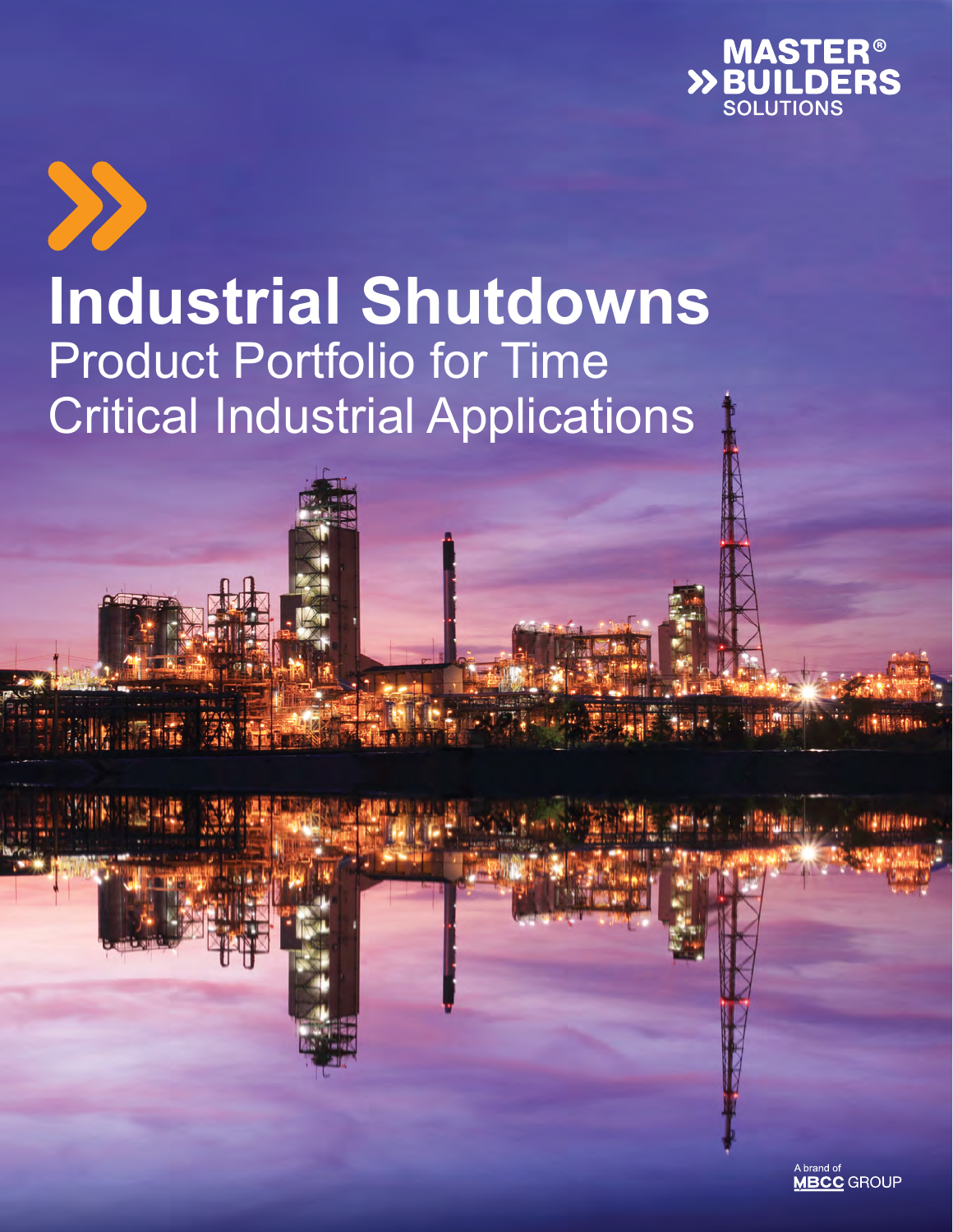

In the power and industrial markets, Master Builders Solutions is a leading supplier of advanced solutions. Whether the need is support and alignment of pumps and turbines, repair of concrete or control and prevention of deterioration due to corrosion, Master Builders Solutions industry respected people and products provide unique solutions. Because downtime is critical in shutdown applications, Master Builders Solutions has a full range of product solutions that enable fast return to service, without sacrificing performance.

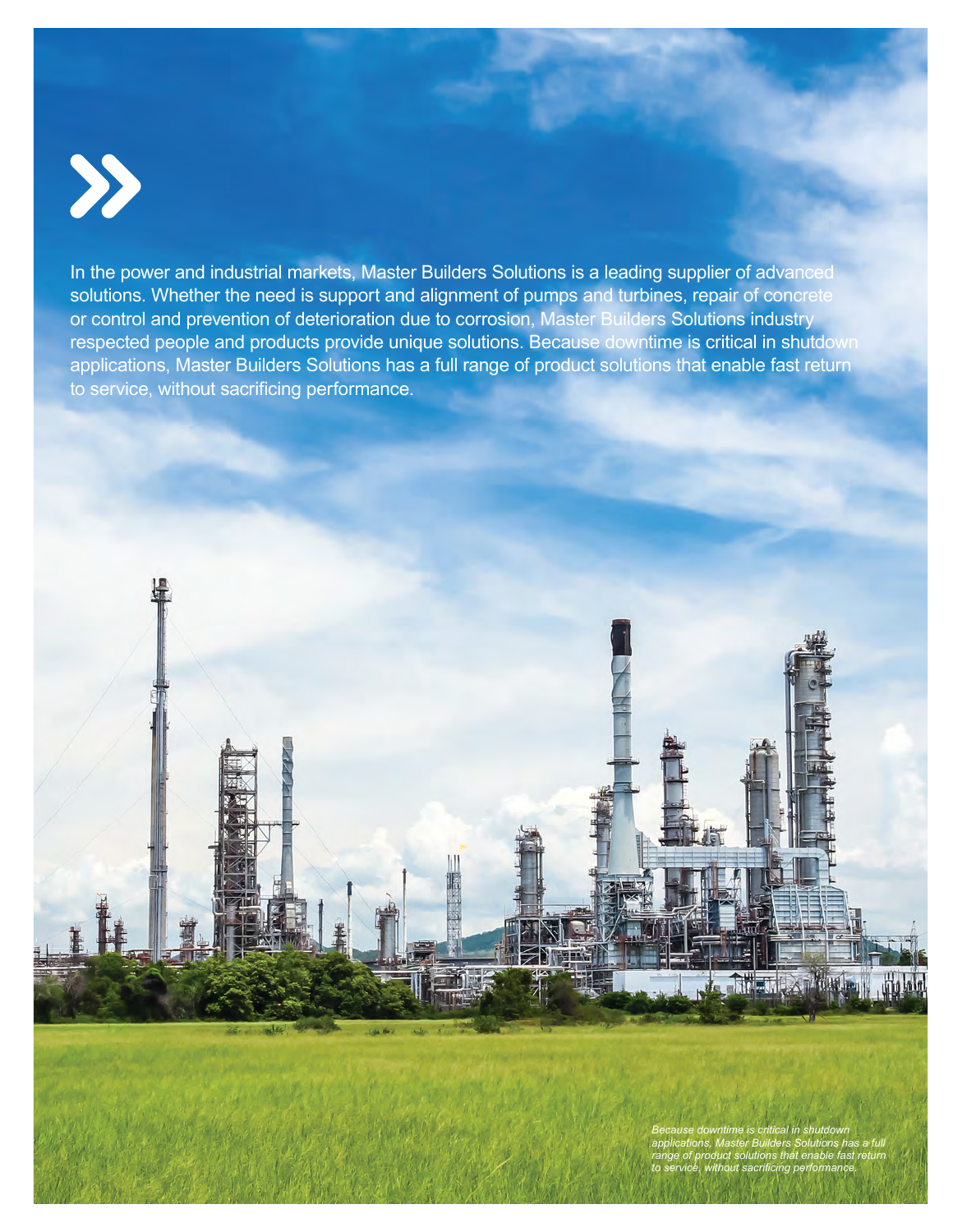# **Shutdown Solutions**

for Industrial Applications

## $\bigcap$  1 HR **2 HR 1**  $\bullet$  3 HR **6 HR 8 HR HOURS 24 HOURS 48 M** MORTAR DEPENDENT **A** APPLICATION DEPENDENT

#### MasterFlow® 4316 Grout

A unique grout that provides high early and ultimate compressive strengths over a wide variety of application and service temperatures. The superior performance of MasterFlow 4316 lies in its novel hydraulic cement binder with applied nanotechnology and premium mineral aggregates which, when mixed with water, produces a flowable and pumpable grout that can be installed in temperatures ranging from 35 to 100° F (2 to 38° C).

#### MasterFlow 885 Metallic Aggregate Grout This high precision grout with an extended working time is ideally suited for grouting machines and column supports. In harsh manufacturing environments, its high strength, density and malleable metallic aggregate provide superior dynamic load resistance. It tolerates wet environments, is sulfate-resistant and can be used in marine, wastewater, and sulfate-containing soil

environments.

#### MasterFlow 928 Extended Working Time Grout

With extended working time, this grout ensures sufficient time for placement. It can be placed from fluid to damp pack over a temperature range of 45°F to 90°F (7° to 32°C). It is ANSI/NSF approved for use with potable water, is suitable for exterior applications, and provides optimum strength and workability.

#### MasterFlow 713 High Precision Grout

Ready to use and mix to a variety of consistencies, this high precision non-shrink mineral aggregate grout is easily pumped into intricate and inaccessible areas. Masterfow 713 provides maximum effective bearing area for optimum load transfer and allows for early form stripping.

#### MasterFlow 648 High-Flow Grout

A three-component modified epoxy resinbased grout with variable fill rates. It combines high-temperature performance and crack resistance with excellent flow characteristics.

#### MasterFlow 649 High-Performance Grout

A high-performance epoxy grouting material for support of heavy equipment. It ensures the proper transmission of static and dynamic loads to the equipment foundation.

#### MasterFlow 678 Deep Pour Grout

With a long working time, this deep pour, multi-use epoxy grout can be used where deep sections of grout must be placed with low heat generation. Masterflow 678 creates a positive bond to concrete and steel.

#### MasterFlow 647 Machinery Grout

Specially formulated for grouting cracks in machinery foundations, this epoxy grout is applied using either pressure injection or gravity feed. The material will penetrate and fill voids, cracks and fissures. Masterflow 647 exhibits excellent adhesion to either concrete or steel that is properly prepared whether wet, dry, or oil-contaminated and it can be used to repair cracks in concrete that contain water.

#### MasterFlow 668 Chock Grout

This chock grout is highly flowable and conforms to worn or irregular surfaces. It can be used to replace metal chocks and will not deform under sustained loads.

#### MasterFlow 100 General Purpose Grout

This general purpose grout can be mixed from a damp pack to flowable consistancy to achieve a high degree of effective bearing area for proper support and load transfer. It cures to a concrete gray color and can be extended with clean, well-graded coarse aggregate.



#### MasterProtect 8000CI Corrosion Inhibitor

Easy to apply and quick drying, it is a surface applied corrosion inhibitor. It will not entrap moisture and dramatically reduces corrosion rate in concrete with chloride or carbon induced corrosion. It can be applied to vertical, horizontal and overhead concrete after proper surface preparation.

### **M** MORTAR DEPENDENT

#### MasterProtect CP Anodes

These are engineered discrete zinc anodes encased in a proprietary mortar. They are easily attached and attract the corrosion from the surrounding rebar, protecting it from accelerated corrosion.

#### MasterEmaco P 124 Bonding Agent

This bonding agent and rebar coating is an environmentally friendly corrosion inhibitor that has a 24 hour working time, creating jobsite flexibility. It is compatible with cementitious materials and comes in premeasured units to avoid on-site measuring.

# $(2)$  2 HOUR

**1 HOUR**

#### MasterEmaco® T 545 Repair Mortar

#### $\bigcap$  1 HOUR MasterSeal® 630 Sealant

Setting in approximately 15 minutes, this concrete repair and anchoring material takes rubber tire traffic in 45 minutes. Its superior binding characteristics require no bonding agent and only air is required for cure. It will not freeze at temperatures above -20° F (-29° C) when appropriate precautions are taken.

#### MasterEmaco T 1060 Repair Mortar

Designed for horizontal concrete surfaces, this gray colored, rapid-setting mortar is appropriate where very high early strength gain is required. It can be opened to vehicular traffic in one hour and epoxy coated in as little as 4 hours while helping prevent chloride intrusion.

#### MasterEmaco S 6000 Repair Mortar

### **HOURS 24**

UV-resistant and rapid setting, this repair material allows fast return to service and can be used at temperatures ranging from 14° F to 104° F° (-10 to 40° C). This material has excellent bonding characteristics to a variety of concrete surfaces.

#### MasterEmaco T 415 Repair Mortar

Producing high early strengths at a wide range of temperatures, this rapid strength repair mortar can be placed into service for standard rubber tire traffic in as little as 2 hours. MasterEmaco T 415 can be coated with epoxy within 4 hours and does not

require a bonding agent.



#### MasterEmaco N 425 Repair Mortar

#### **HOURS OR HOURS 24 24 48 48**

This non-sag repair mortar can be trowel applied in lifts up to 2" without forming. It offers excellent workability and superior finishing and can be readily sculpted, shaved and finished. Intergral corrosion inhibitor prevents corrosion from a wide range of sources and environments. It mixes easily with only potable water.

#### MasterEmaco S 466CI Repair Mortar

This flowable structural repair concrete provides high slump and good pumpability for formed applications. MasterEmaco S 466CI can be applied on horizontal and formed vertical or overhead concrete repairs. It provides high abrasion resistance and resists moisture and chloride intrusion.

#### MasterEmaco N 1500HCR Repair Mortar

Trowel applied, non-sag repair mortar paired with a pre-measured liquid component to ensure correct dosing. This is a superior choice where corrosion resistance is required due to its crack resistance and added integral corrosion inhibitor.

#### MasterEmaco S 477CI Repair Mortar

High strength, flowable, pumpable MasterEmaco S 477CI repair mortar is designed for preplaced aggregate applications or where heavy rebar congestion is encountered. It provides high pumpability for structural repairs and can be used for horizontal, formed vertical or overhead applications. Its integral corrosion inhibitor makes it ideal for wet, corrosive environments.

#### **A** APPLICATION DEPENDENT

MasterProtect® 170CR Epoxy Coating

A high build, 100% solids epoxy coating. It provides resistance to harsh chemicals, including 98% sulfuric acid, and can be used as a topcoat over epoxy and polyurethane coatings.

#### **6 HOUR**

#### MasterEmaco T 950MA Repair Mortar

This epoxy resin-based repair mortar is used to create durable repairs in heavy duty environments. MasterEmaco T 950MA can be used for thin, long-lasting repairs with excellent adhesion to base concrete and can be traffic ready in 4–6 hours at 70° F (21° C).

#### MasterEmaco S 488CI Repair Mortar

Appplied vertically or overhead by trowel or low pressure spray, this structural repair mortar is fiber reinforced. Its integral corrosion inhibitor and density makes it ideal for wet, corrosive environments. Mixing requires only the addition of water. NSF Certified for use in certain potable water applications.

#### MasterEmaco T 310CI Repair Mortar

This flowable repair mortar is used for patching or resurfacing distressed horizontal concrete surfaces. It resists chloride and moisture intrusion and can be ready for pedestrian traffic in 4 hours and vehicular traffic in 1 day.

## **48 HOURS**

#### MasterBrace®



A composite strengthening system used to upgrade load bearing capabilities of concrete and masonry structures, restore capacity due to deterioration, correct construction errors and for seismic retrofit.

#### MasterBrace 6000UW

A system for concrete strengthening and structural repair of elements at or below a waterline, such as offshore oil and gas structures, dams, piers, pipelines and chemical processing facilities.

## **HRS 24**

#### **Symbols Key Grouts Corrosion & Protection Concrete Repair Strengthening**

## **24 HOURS**

#### **Protective Coatings & Water Intrusion**

Fast curing, this UV penetrating sealer is designed to prevent moisture and ion ingress into substrates. This very low viscosity product is formulated to penetrate, repair and seal cracks in concrete surfaces.

Surface can be returned to traffic in 1 hour.

#### **A** APPLICATION DEPENDENT

#### MasterInject® 1380 Injection Resin

A general purpose structural concrete bonding injection resin that can be used in cracks from 0.005 to 0.25". Its fast cure rate allows a quick return to service.

#### **Adhesive and Crack Repair**

**NOTE: All listed service times are temperature dependent.** Please refer to the individual product data guides online at: **master-builders-solutions.com/ EN-US** for application temperature ranges.

## **8** BHOURS

**3 4**